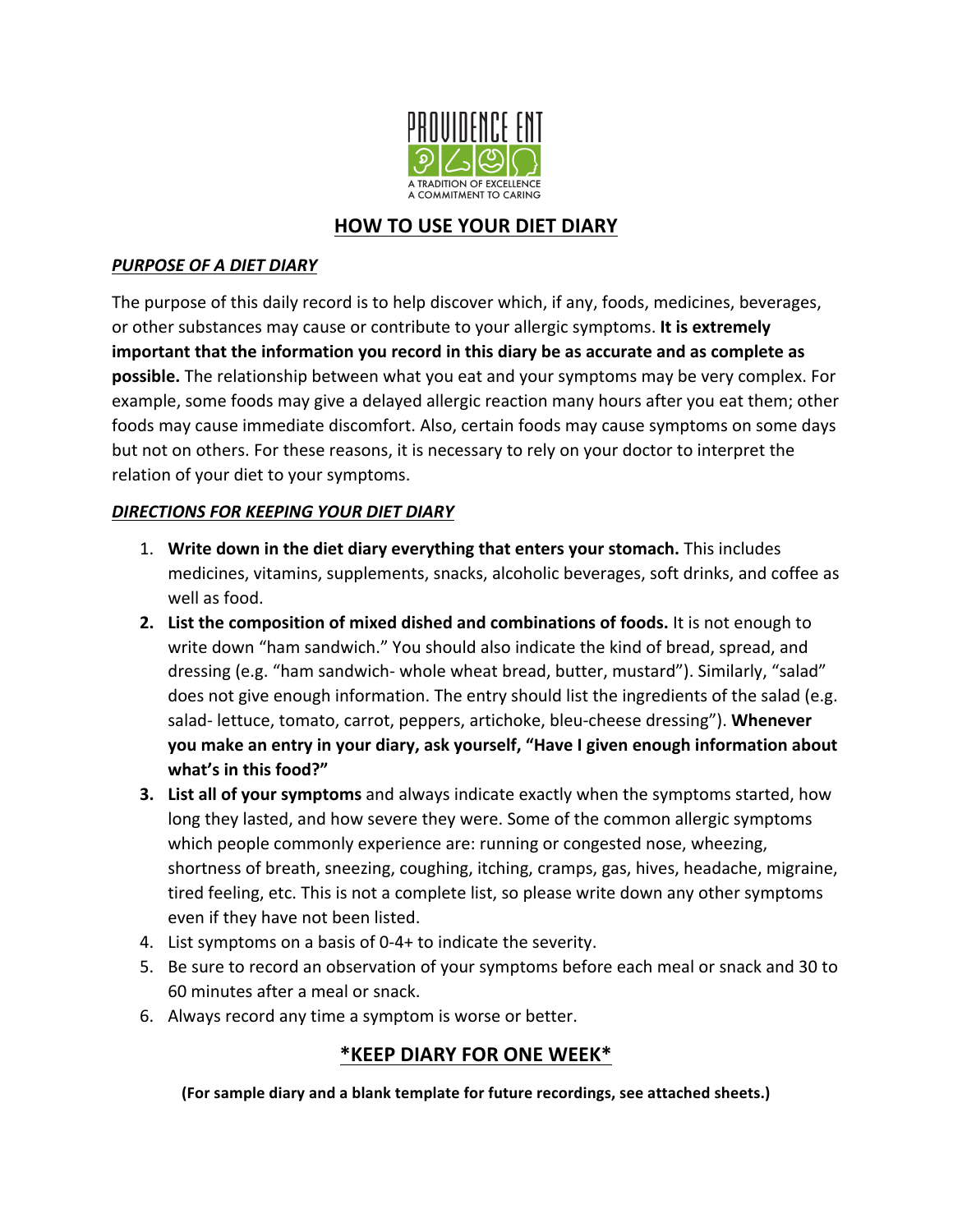# **EXAMPLE OF A CORRECTLY FILLED OUT DIET DIARY PAGE**

If you follow the rules, your diary will look something like the following example. These entries are imaginary and NOT intended to suggest menus for you to follow.

| <b>TIME</b> | <b>FOOD-DRINK-MEDICATIONS</b>                                                                                                                                                           | <b>TIME OF</b><br>SYMPTOM(S) | SYMPTOMS (0-4+)                                      |
|-------------|-----------------------------------------------------------------------------------------------------------------------------------------------------------------------------------------|------------------------------|------------------------------------------------------|
|             |                                                                                                                                                                                         | 12:00-7:30 am                | Up twice during night<br>coughing and sneezing       |
| $7:30$ am   | Awakened                                                                                                                                                                                | $7:30$ am                    | No symptoms                                          |
| $8:15$ am   | Orange juice unsweetened, corn<br>flakes, sugar, milk, English with<br>butter, apple jelly, coffee, cane sugar,<br>cream                                                                |                              |                                                      |
|             |                                                                                                                                                                                         | 9:30 am                      | Runny nose 2+, sneezing 2+                           |
|             |                                                                                                                                                                                         | 10:00 am                     | No symptoms                                          |
|             |                                                                                                                                                                                         | 12:00 pm                     | No symptoms                                          |
| 12:30 pm    | Vegetable soup (beef stock, peas,<br>carrots, celery, potatoes)<br>Ham sandwich (whole wheat bread,<br>butter, mustard)<br>White cake with chocolate icing<br>Coffee, sugar cream       |                              |                                                      |
|             |                                                                                                                                                                                         | 1:00 <sub>pm</sub>           | Trouble breathing 4+ felt faint<br>lasted 10 minutes |
| $3:00$ pm   | Glass of milk                                                                                                                                                                           |                              |                                                      |
|             |                                                                                                                                                                                         | 3:10 pm                      | Stomach pains 4+                                     |
| 3:15 pm     | 2 antacid tablets                                                                                                                                                                       |                              |                                                      |
|             |                                                                                                                                                                                         | 3:30 pm                      | No symptoms                                          |
|             |                                                                                                                                                                                         | 5:45 pm                      | Stuffy nose 1+                                       |
| 6:30 pm     | Dry martini                                                                                                                                                                             |                              |                                                      |
| 7:15 pm     | Tomato juice, fried chicken, peas,<br>mashed potatoes, butter.<br>Salad (lettuce, tomato, carrots,<br>pepper, artichoke, bleu-cheese<br>dressing)<br>Vanilla ice cream, chocolate sauce |                              |                                                      |
|             |                                                                                                                                                                                         | 8:00 pm                      | Belching 1+ Nausea 2+                                |
| 8:15 pm     | 2 antacid tablets                                                                                                                                                                       |                              |                                                      |
| 10:00 pm    | Glass of milk                                                                                                                                                                           |                              |                                                      |
|             |                                                                                                                                                                                         | 10:30 pm                     | Hives on neck for one hour 4+                        |
| 11:30 pm    | Went to bed                                                                                                                                                                             |                              |                                                      |

### **SAMPLE DIET DIARY**